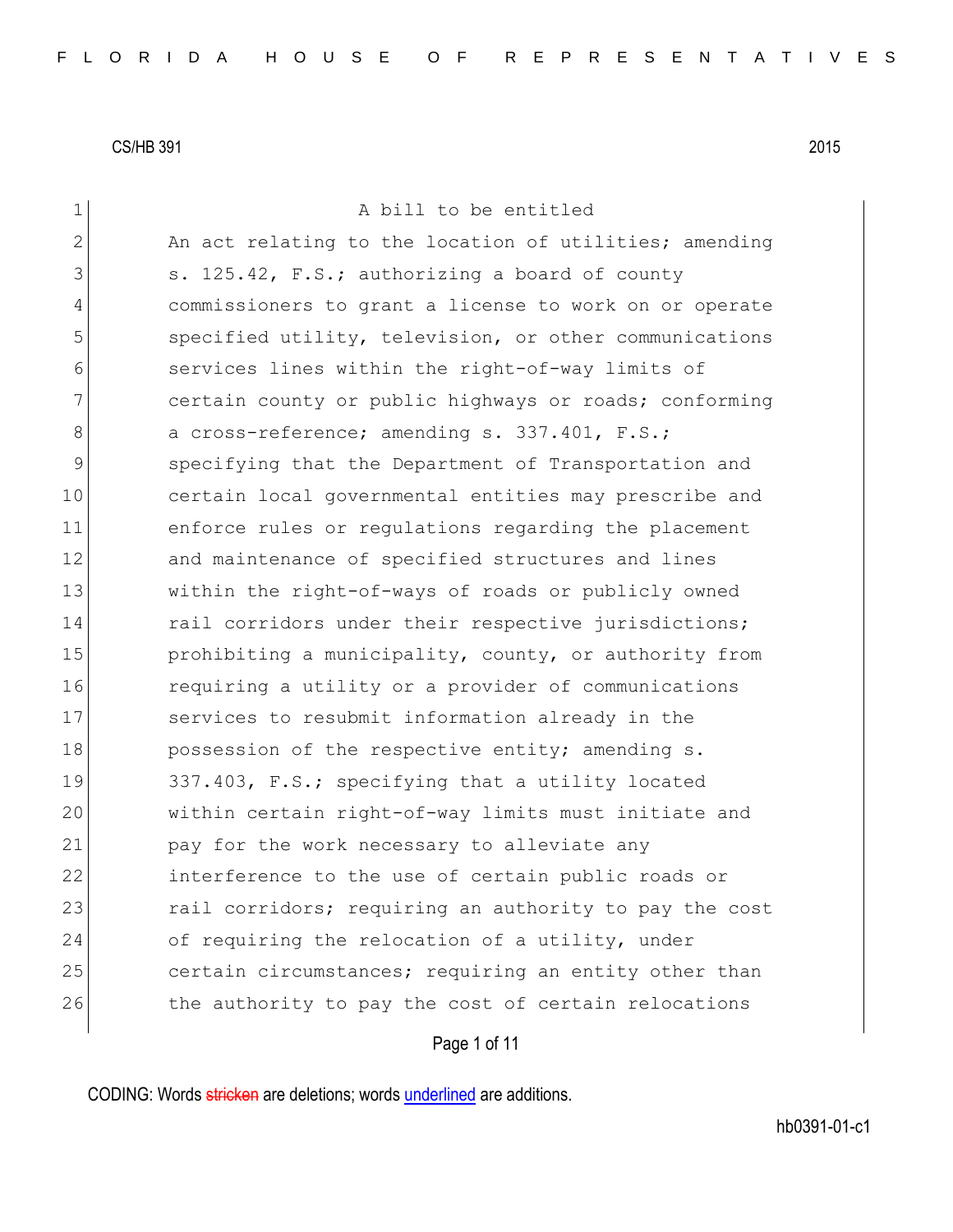32

34

27 of utilities under certain circumstances; requiring an 28 authority to pay the cost of utility work required to 29 eliminate unreasonable interference within certain 30 existing utility easements; providing an effective 31 date.

33 Be It Enacted by the Legislature of the State of Florida:

35 Section 1. Section 125.42, Florida Statutes, is amended to 36 read:

37 125.42 Water, sewage, gas, power, telephone, other 38 utility, and television lines within the right-of-way limits of  $39$  along county roads and highways.-

40 (1) The board of county commissioners, with respect to 41 property located without the corporate limits of any 42 municipality, is authorized to grant a license to any person or 43 private corporation to construct, maintain, repair, operate, and 44 remove lines for the transmission of water, sewage, gas, power, 45 telephone, other public utilities, and television, or other 46 communications services within the right-of-way limits of under, 47 on, over, across and along any county highway or any public road 48 or highway acquired by the county or public by purchase, gift, 49 devise, dedication, or prescription. However, the board of 50 county commissioners shall include in any instrument granting 51 such license adequate provisions:

52 (a) To prevent the creation of any obstructions or

Page 2 of 11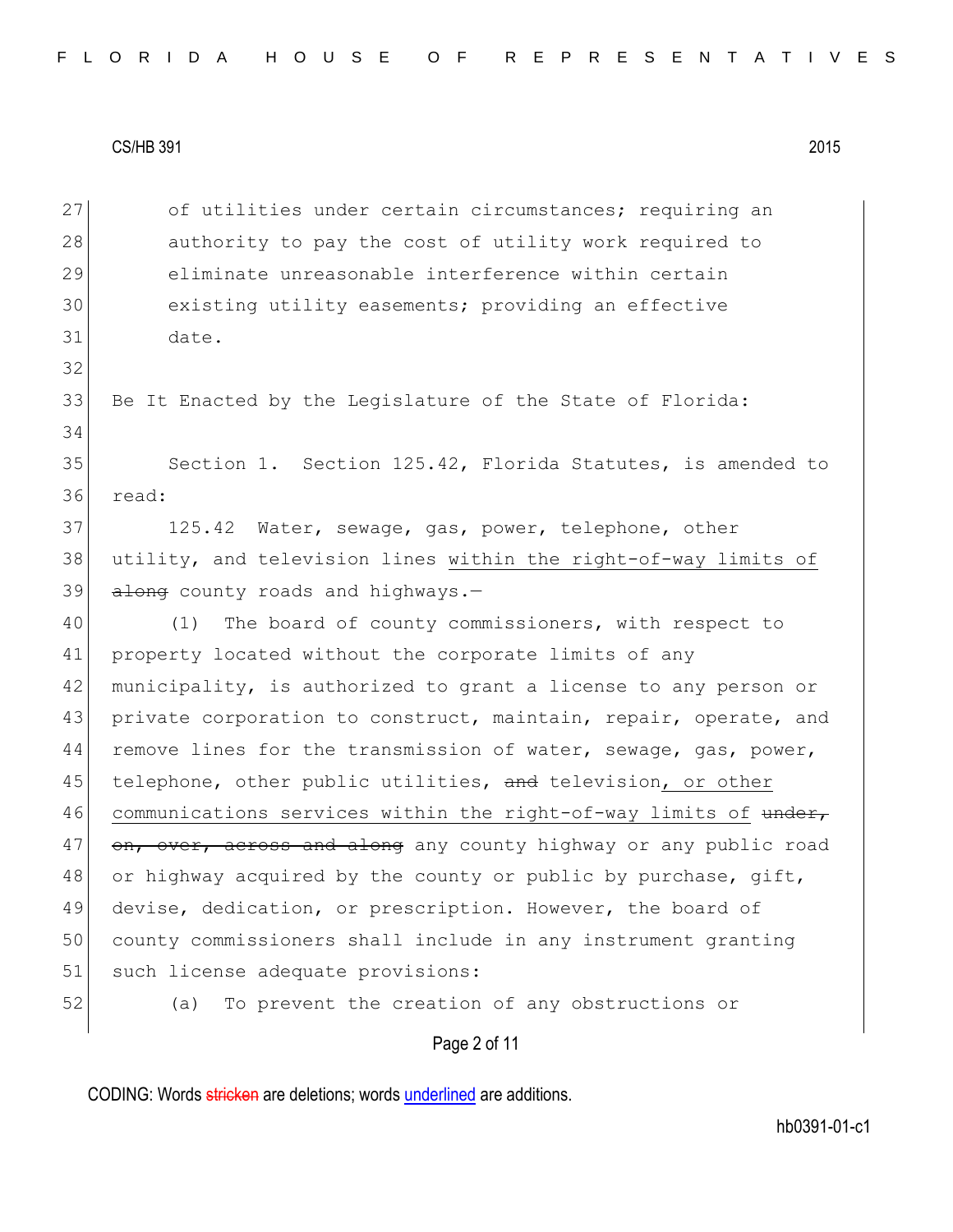53 conditions which are or may become dangerous to the traveling 54 public;

 (b) To require the licensee to repair any damage or injury to the road or highway by reason of the exercise of the privileges granted in any instrument creating such license and 58 to repair the road or highway promptly, restoring it to a condition at least equal to that which existed immediately prior 60 to the infliction of such damage or injury;

61 (c) Whereby the licensee shall hold the board of county 62 commissioners and members thereof harmless from the payment of 63 any compensation or damages resulting from the exercise of the 64 privileges granted in any instrument creating the license; and

65 (d) As may be reasonably necessary, for the protection of 66 the county and the public.

67 (2) A license may be granted in perpetuity or for a term 68 of years, subject, however, to termination by the licensor, in 69 the event the road or highway is closed, abandoned, vacated, 70 discontinued, or reconstructed.

71 (3) The board of county commissioners is authorized to 72 grant exclusive or nonexclusive licenses for the purposes stated 73 herein for television.

74 (4) This law is intended to provide an additional method 75 for the granting of licenses and shall not be construed to 76 repeal any law now in effect relating to the same subject.

77 (5) In the event of widening, repair, or reconstruction of 78 any such road, the licensee shall move or remove such water,

Page 3 of 11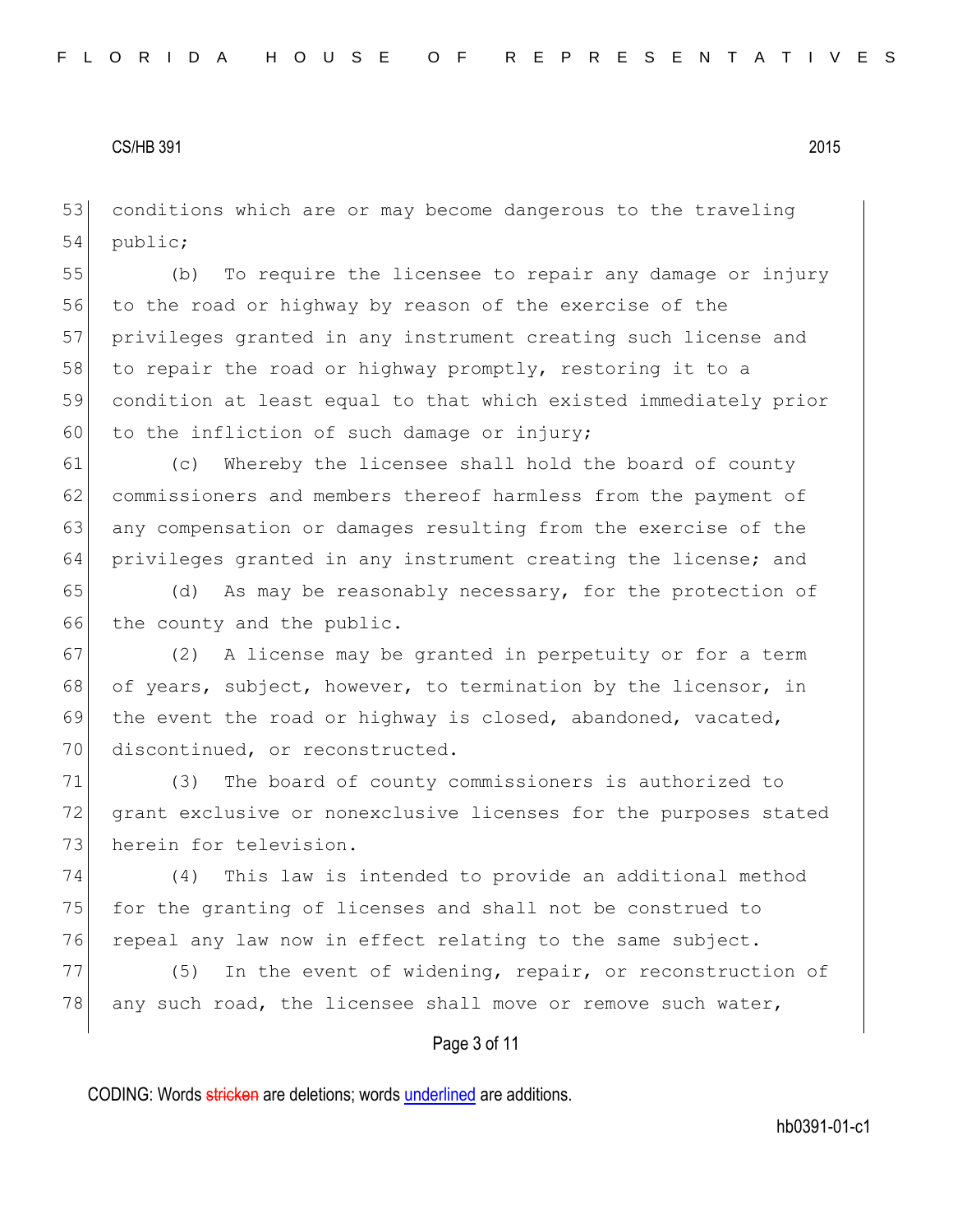79 sewage, gas, power, telephone, and other utility lines and 80 television lines at no cost to the county should they be found 81 by the county to be unreasonably interfering, except as provided 82 in s. 337.403(1)(d)-(j) <del>s. 337.403(1)(d)-(i)</del>. 83 Section 2. Paragraph (a) of subsection (1), subsection 84 (2), and paragraph (b) of subsection (3) of section  $337.401$ , 85 Florida Statutes, are amended to read: 86 337.401 Use of right-of-way for utilities subject to 87 regulation; permit; fees.- $88$  (1)(a) The department and local governmental entities, 89 referred to in this section and ss. 337.402, 337.403, and 90 337.404 ss. 337.401-337.404 as the "authority," that have 91 jurisdiction and control of public roads or publicly owned rail 92 corridors are authorized to prescribe and enforce reasonable 93 rules or regulations with reference to the placing and 94 maintaining within the right-of-way limits of  $\frac{1}{\text{ch}(\alpha)}$  across, or 95 on any road or publicly owned rail corridors under their 96 respective jurisdictions any electric transmission, telephone, 97 telegraph, or other communications services lines; pole lines; 98 poles; railways; ditches; sewers; water, heat, or gas mains; 99 pipelines; fences; gasoline tanks and pumps; or other structures 100 referred to in this section and ss. 337.402, 337.403, and 101 337.404 as the "utility." The department may enter into a 102 permit-delegation agreement with a governmental entity if 103 issuance of a permit is based on requirements that the 104 department finds will ensure the safety and integrity of

Page 4 of 11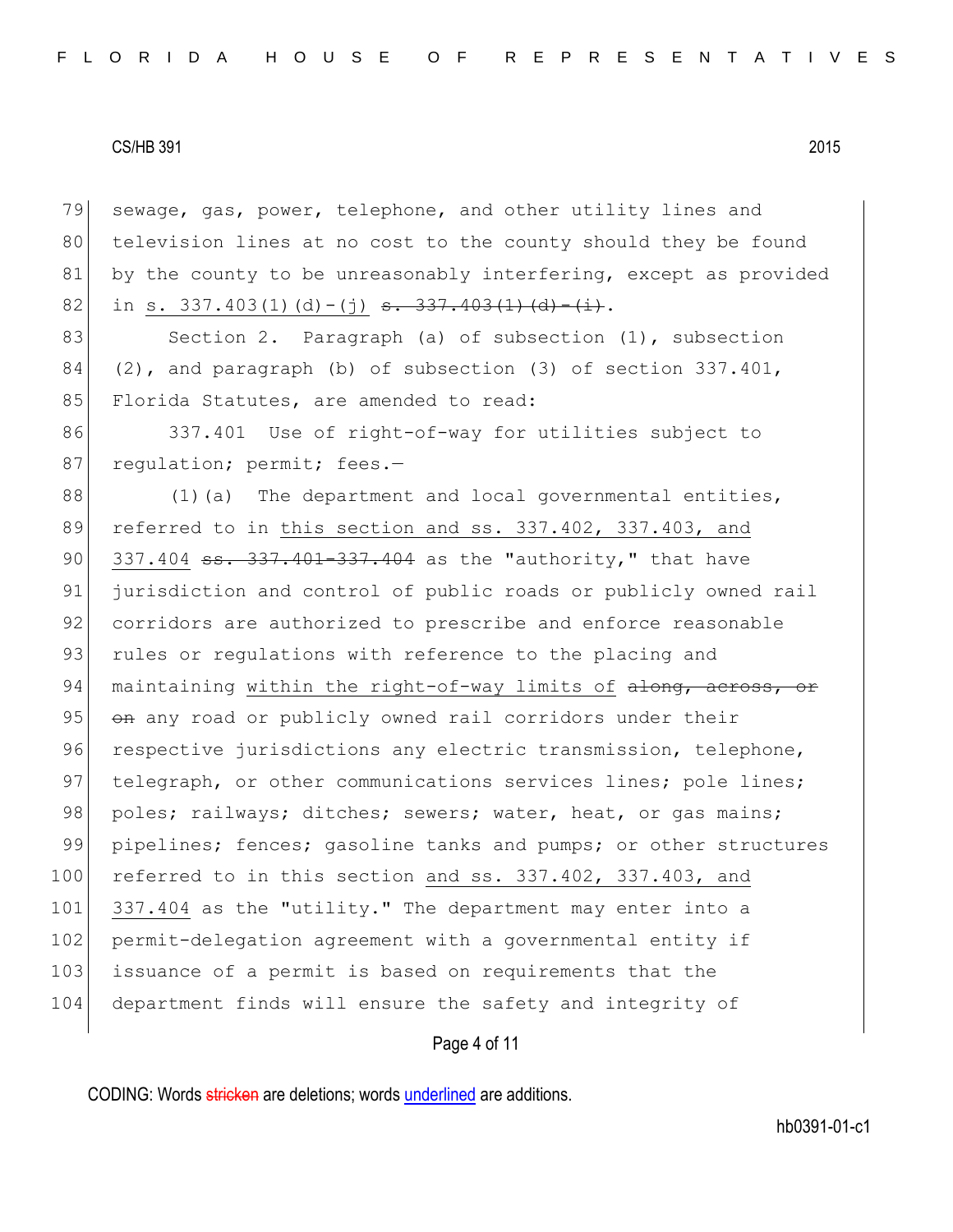105 facilities of the Department of Transportation; however, the 106 permit-delegation agreement does not apply to facilities of 107 electric utilities as defined in s.  $366.02(2)$ .

108 (2) The authority may grant to any person who is a 109 resident of this state, or to any corporation which is organized 110 under the laws of this state or licensed to do business within 111 this state, the use of a right-of-way for the utility in 112 accordance with such rules or regulations as the authority may 113 adopt. No utility shall be installed, located, or relocated 114 unless authorized by a written permit issued by the authority. 115 However, for public roads or publicly owned rail corridors under 116 the jurisdiction of the department, a utility relocation 117 schedule and relocation agreement may be executed in lieu of a 118 written permit. The permit shall require the permitholder to be 119 responsible for any damage resulting from the issuance of such 120 permit. In exercising its authority over a utility, a 121 municipality, county, or authority may not require a utility to 122 resubmit information already in the possession of the 123 municipality, county, or authority. The authority may initiate 124 injunctive proceedings as provided in s. 120.69 to enforce 125 provisions of this subsection or any rule or order issued or 126 entered into pursuant thereto.

 $127$  (3)

128 (b) Registration described in paragraph (a) does not 129 establish a right to place or maintain, or priority for the 130 placement or maintenance of, a communications facility in roads

# Page 5 of 11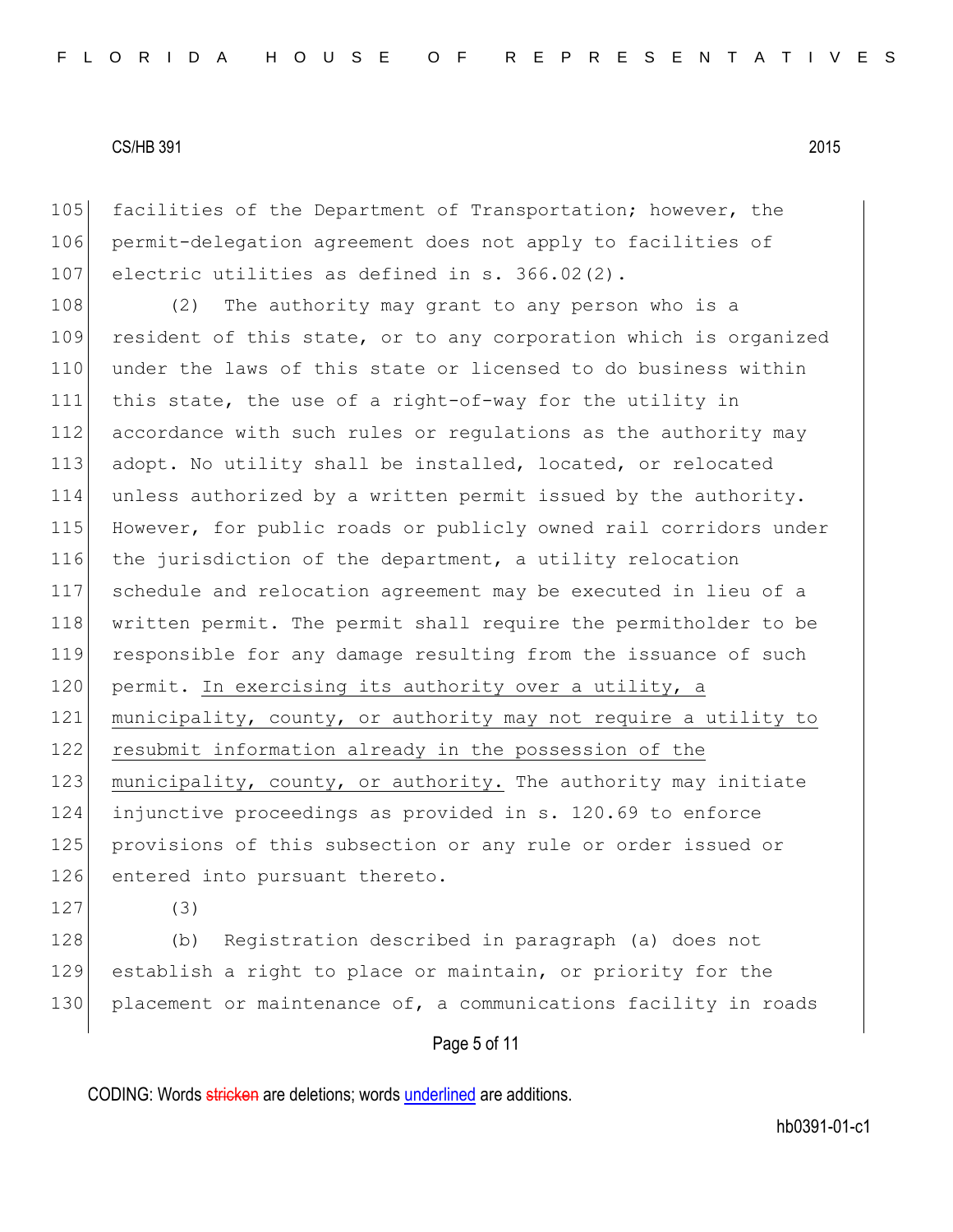or rights-of-way of a municipality or county. Each municipality 132 and county retains the authority to regulate and manage municipal and county roads or rights-of-way in exercising its police power. Any rules or regulations adopted by a municipality or county which govern the occupation of its roads or rights-of- way by providers of communications services must be related to the placement or maintenance of facilities in such roads or 138 rights-of-way, must be reasonable and nondiscriminatory, and may include only those matters necessary to manage the roads or 140 rights-of-way of the municipality or county. In exercising its authority over providers of communications services under this 142 section, a municipality or county may not require a provider of communications services to resubmit information already in the possession of the municipality or county or previously provided 145 to the municipality or county.

146 Section 3. Subsection (1) of section 337.403, Florida 147 Statutes, is amended to read:

148 337.403 Interference caused by utility; expenses.-

149 (1) If a utility that is within the right-of-way limits of 150 placed upon, under, over, or along any public road or publicly 151 owned rail corridor is found by the authority to be unreasonably 152 interfering in any way with the convenient, safe, or continuous 153 use, or the maintenance, improvement, extension, or expansion, 154 of such public road or publicly owned rail corridor, the utility 155 owner shall, upon 30 days' written notice to the utility or its 156 agent by the authority, initiate the work necessary to alleviate

# Page 6 of 11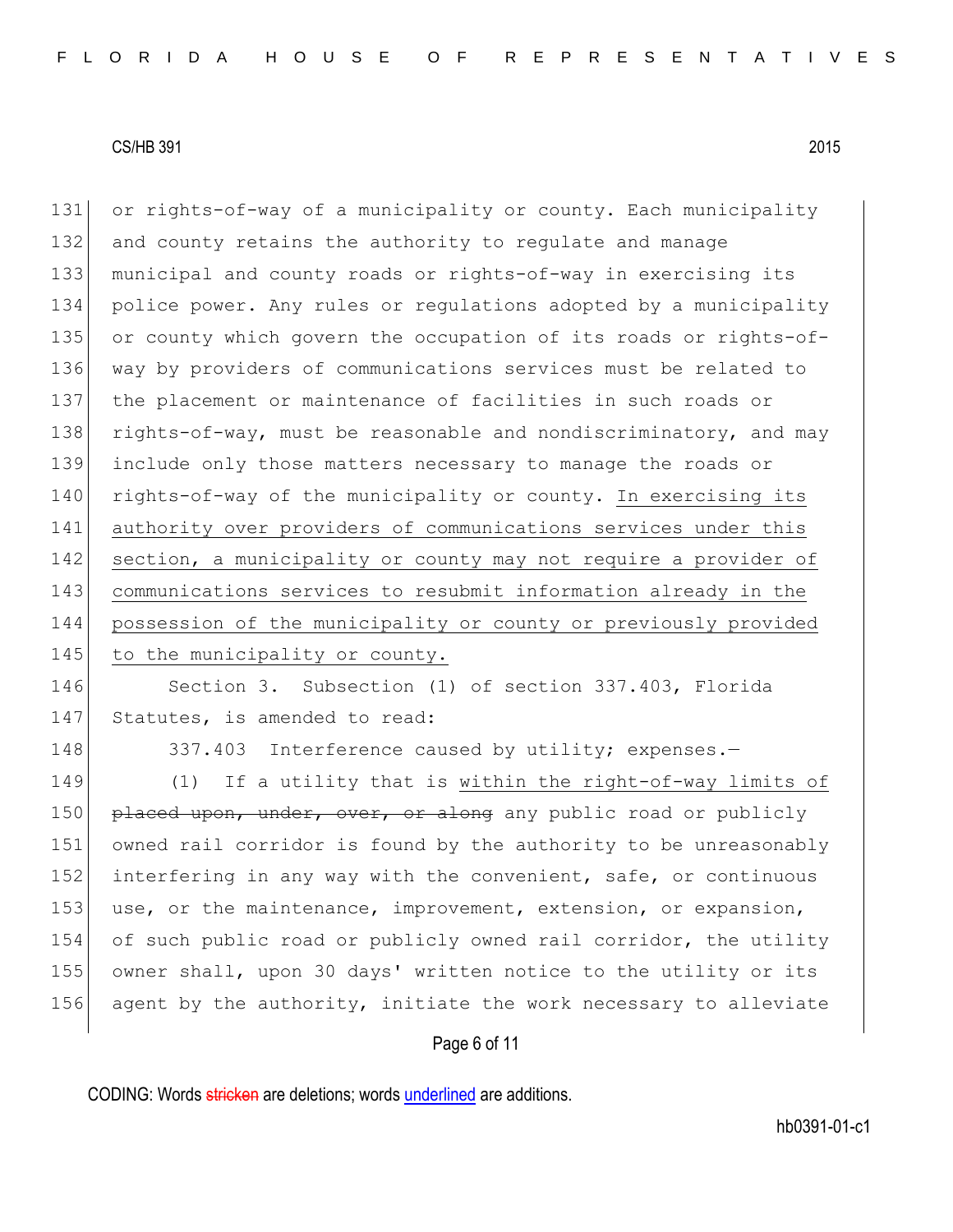157 the interference at its own expense except as provided in 158 paragraphs (a)-(j)  $(a)$ - $(i)$ . The work must be completed within 159 such reasonable time as stated in the notice or such time as 160 agreed to by the authority and the utility owner. If an 161 authority requires the relocation of a utility for purposes not 162 described in this subsection, the authority shall bear the cost 163 of relocating the utility. If the relocation is required as a 164 condition or result of a project by an entity other than an 165 authority, the other entity shall bear the cost of relocating 166 the utility.

167 (a) If the relocation of utility facilities, as referred 168 to in s. 111 of the Federal-Aid Highway Act of 1956, Pub. L. No. 169 84-627, is necessitated by the construction of a project on the 170 federal-aid interstate system, including extensions thereof 171 within urban areas, and the cost of the project is eligible and 172 approved for reimbursement by the Federal Government to the 173 extent of 90 percent or more under the Federal Aid Highway Act, 174 or any amendment thereof, then in that event the utility owning 175 or operating such facilities shall perform any necessary work 176 upon notice from the department, and the state shall pay the 177 entire expense properly attributable to such work after 178 deducting therefrom any increase in the value of a new facility 179 and any salvage value derived from an old facility.

180 (b) When a joint agreement between the department and the 181 utility is executed for utility work to be accomplished as part 182 of a contract for construction of a transportation facility, the

#### Page 7 of 11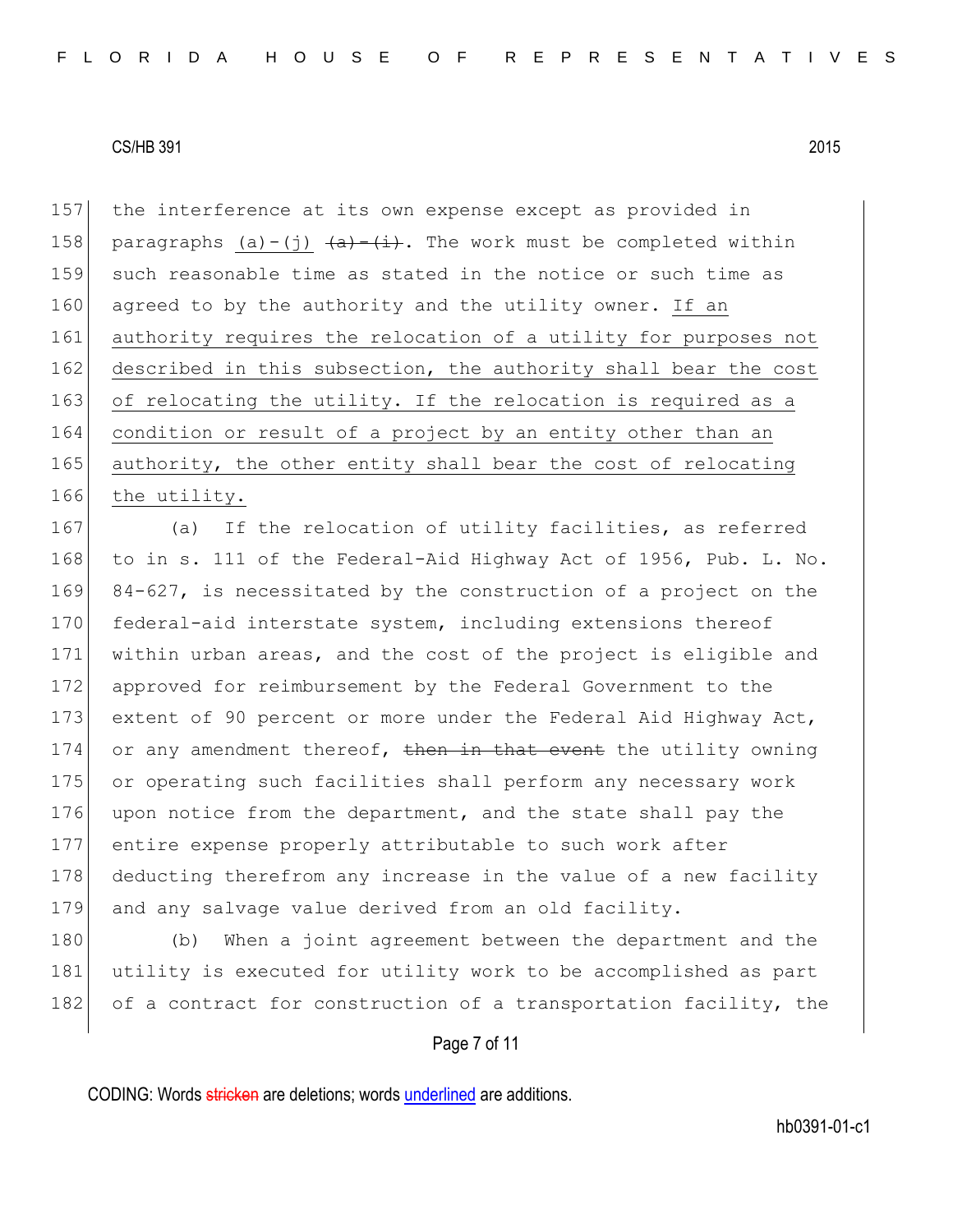183 department may participate in those utility work costs that 184 exceed the department's official estimate of the cost of the 185 work by more than 10 percent. The amount of such participation 186 is limited to the difference between the official estimate of 187 all the work in the joint agreement plus 10 percent and the 188 amount awarded for this work in the construction contract for 189 such work. The department may not participate in any utility 190 work costs that occur as a result of changes or additions during 191 the course of the contract.

192 (c) When an agreement between the department and utility 193 is executed for utility work to be accomplished in advance of a 194 contract for construction of a transportation facility, the 195 department may participate in the cost of clearing and grubbing 196 necessary to perform such work.

197 (d) If the utility facility was initially installed to 198 exclusively serve the authority or its tenants, or both, the 199 authority shall bear the costs of the utility work. However, the 200 authority is not responsible for the cost of utility work 201 related to any subsequent additions to that facility for the 202 purpose of serving others. For a county or municipality, if such 203 utility facility was installed in the right-of-way as a means to 204 serve a county or municipal facility on a parcel of property 205 adjacent to the right-of-way and if the intended use of the 206 county or municipal facility is for a use other than 207 transportation purposes, the obligation of the county or 208 municipality to bear the costs of the utility work shall extend

Page 8 of 11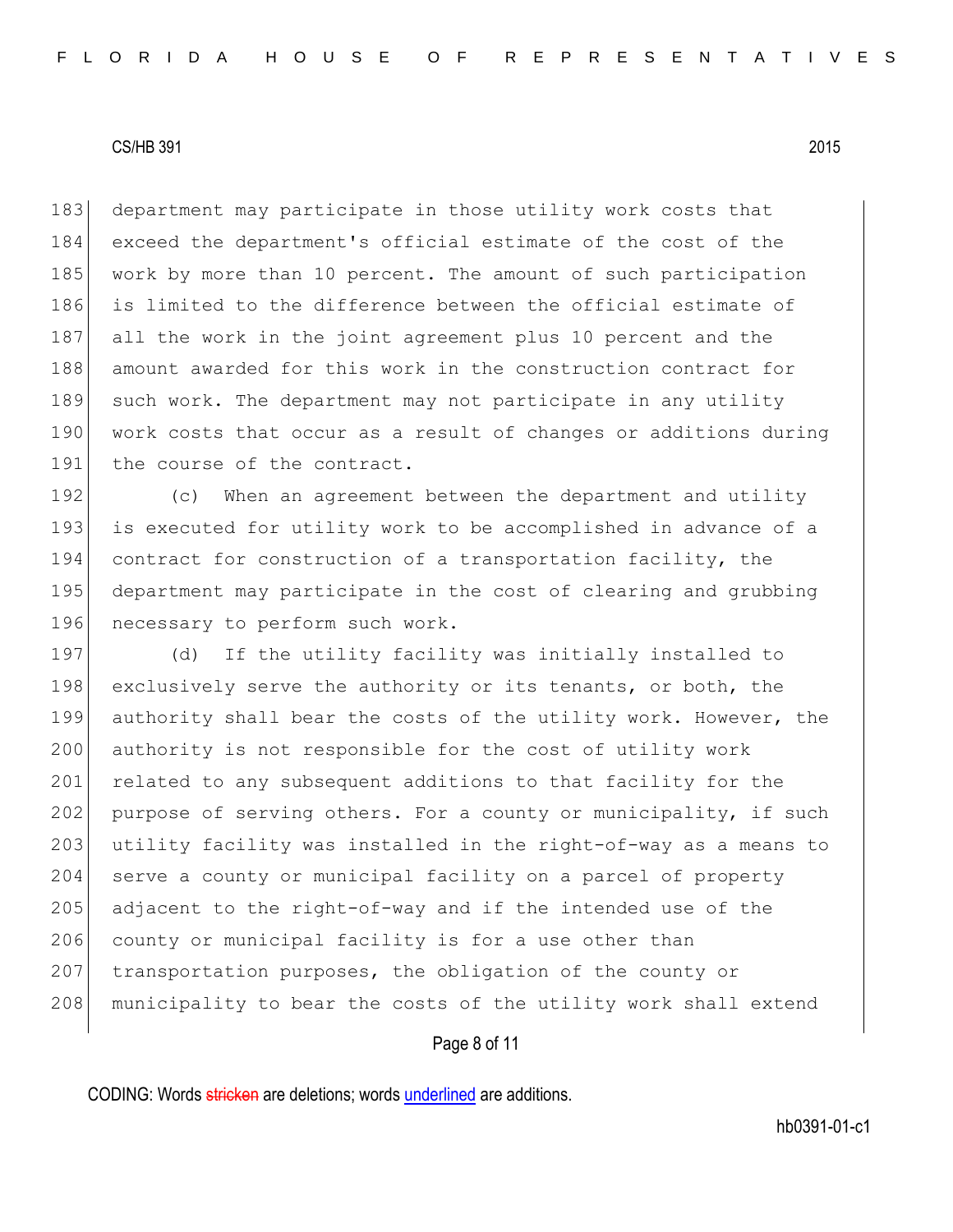209 only to utility work on the parcel of property on which the 210 facility of the county or municipality originally served by the 211 utility facility is located.

212 (e) If, under an agreement between a utility and the 213 authority entered into after July 1, 2009, the utility conveys, 214 subordinates, or relinquishes a compensable property right to 215 the authority for the purpose of accommodating the acquisition 216 or use of the right-of-way by the authority, without the 217 agreement expressly addressing future responsibility for the 218 cost of necessary utility work, the authority shall bear the 219 cost of removal or relocation. This paragraph does not impair or  $220$  restrict, and may not be used to interpret, the terms of any 221 such agreement entered into before July 1, 2009.

222 (f) If the utility is an electric facility being relocated 223 underground in order to enhance vehicular, bicycle, and 224 pedestrian safety and in which ownership of the electric 225 facility to be placed underground has been transferred from a 226 private to a public utility within the past 5 years, the 227 department shall incur all costs of the necessary utility work.

228 (g) An authority may bear the costs of utility work 229 required to eliminate an unreasonable interference when the 230 utility is not able to establish that it has a compensable 231 property right in the particular property where the utility is  $232$  located if:

233 1. The utility was physically located on the particular 234 property before the authority acquired rights in the property;

Page 9 of 11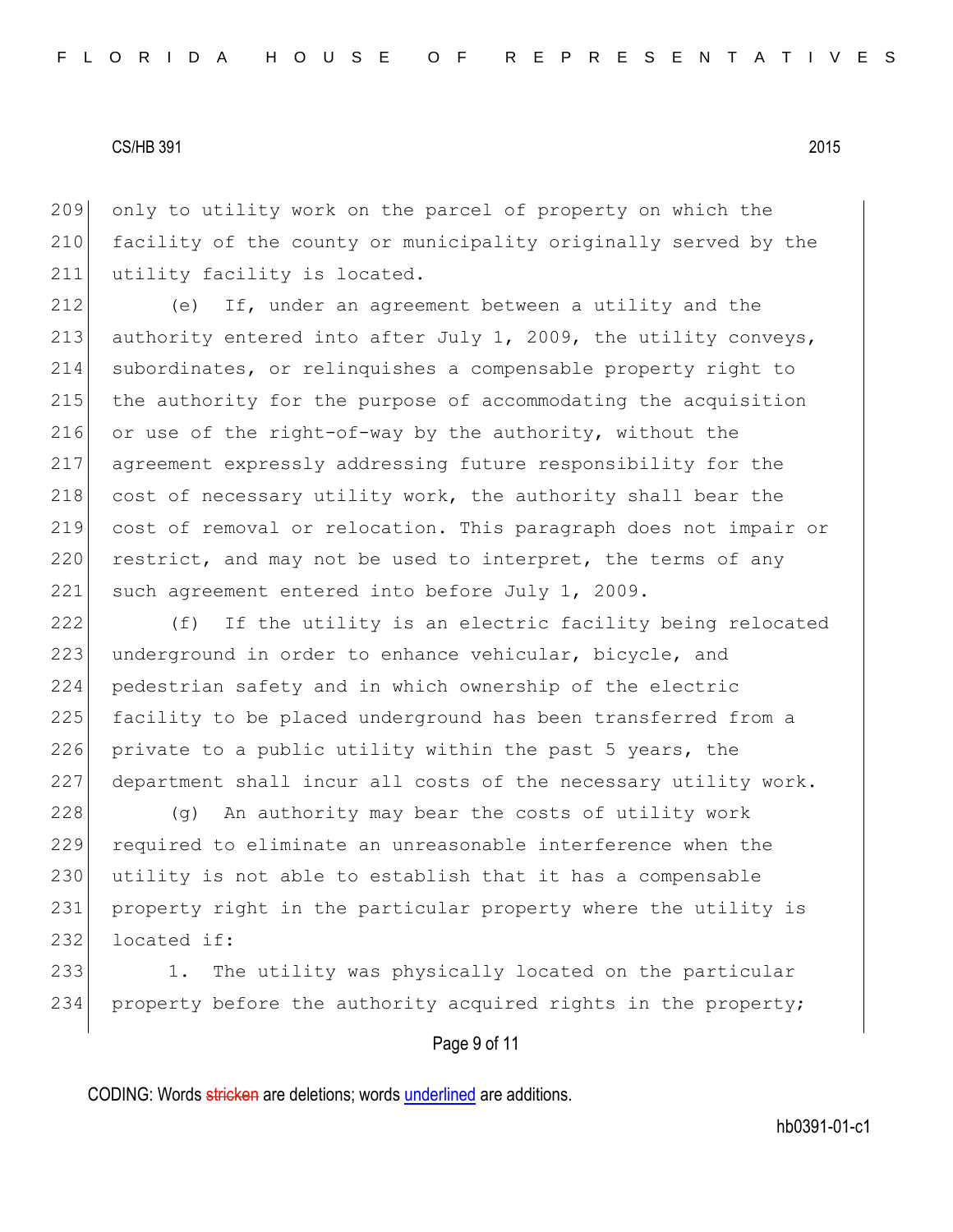235 2. The utility demonstrates that it has a compensable 236 property right in adjacent properties along the alignment of the 237 utility or, after due diligence, certifies that the utility does 238 not have evidence to prove or disprove that it has a compensable 239 property right in the particular property where the utility is 240 located; and

241 3. The information available to the authority does not 242 establish the relative priorities of the authority's and the 243 utility's interests in the particular property.

 (h) If a municipally owned utility or county-owned utility is located in a rural area of critical economic concern, as 246 defined in s. 288.0656(2), and the department determines that the utility is unable, and will not be able within the next 10 248 years, to pay for the cost of utility work necessitated by a department project on the State Highway System, the department may pay, in whole or in part, the cost of such utility work 251 performed by the department or its contractor.

252 (i) If the relocation of utility facilities is 253 necessitated by the construction of a commuter rail service 254 project or an intercity passenger rail service project and the 255 cost of the project is eligible and approved for reimbursement 256 by the Federal Government, then in that event the utility owning 257 or operating such facilities located by permit on a department-258 owned rail corridor shall perform any necessary utility 259 relocation work upon notice from the department, and the 260 department shall pay the expense properly attributable to such

Page 10 of 11